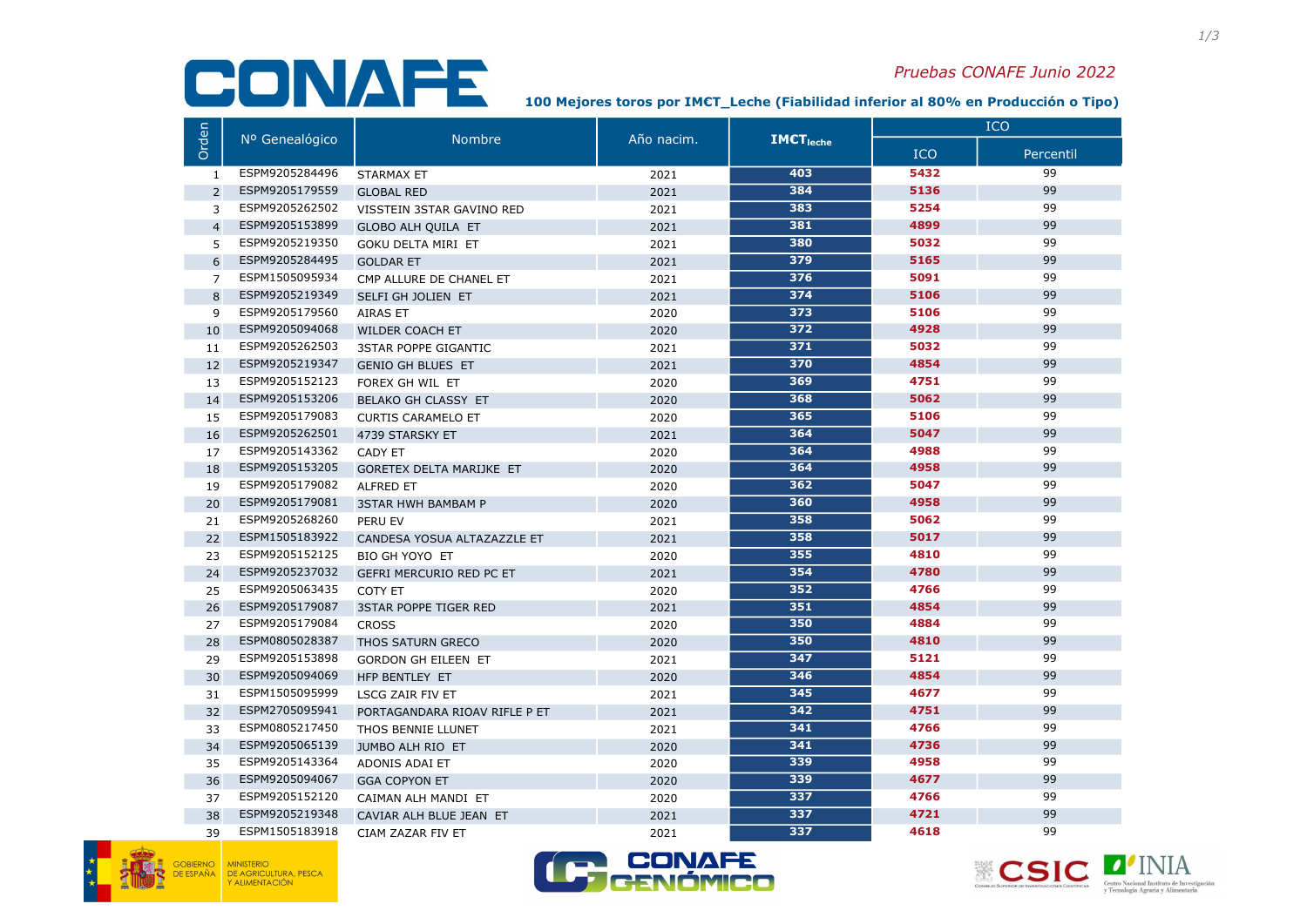





| 40 | ESPM9405183913 | SUSAO G-GORCH SENLLEIRO ET      | 2021 | 336 | 4736 | 99 |
|----|----------------|---------------------------------|------|-----|------|----|
| 41 | ESPM9204898427 | ANDERSTRUP SOUNDCLOUD HEROPLUS  | 2019 | 336 | 4721 | 99 |
| 42 | ESPM9204899611 | <b>MERCURY ET</b>               | 2019 | 335 | 4721 | 99 |
| 43 | ESPM9205097050 | CALGARY DELTA TRACY ET          | 2020 | 333 | 4751 | 99 |
| 44 | ESPM1505063994 | <b>CUNDINS ROCHAS SATURN ET</b> | 2021 | 332 | 4677 | 99 |
| 45 | ESPM9205262500 | 3558 DONUT P                    | 2021 | 331 | 4766 | 99 |
| 46 | ESPM1505095987 | CAMPA RIOAVESO RISCAL           | 2021 | 331 | 4706 | 99 |
| 47 | ESPM2705063950 | JAIME SATURN XUSTAS ET          | 2020 | 330 | 4810 | 99 |
| 48 | ESPM9205064707 | SPECIAL ALH MYH ET              | 2019 | 330 | 4514 | 99 |
| 49 | ESPM9205063434 | RAFIKI ET                       | 2020 | 328 | 4721 | 99 |
| 50 | ESPM1505095953 | EIRAS KEY HARKEY ET             | 2021 | 328 | 4721 | 99 |
| 51 | ESPM1505063932 | CMP SATURN HELO ET              | 2020 | 327 | 4884 | 99 |
| 52 | ESPM9205064708 | FESTIVAL ALH ISABELLA ET        | 2020 | 326 | 4840 | 99 |
| 53 | ESPM9205095969 | KAEGAARDEN BERLIN KARL ET       | 2020 | 326 | 4825 | 99 |
| 54 | ESPM2705183957 | TEIXEIRO XF CALVIN ROZZIE ET    | 2021 | 325 | 4588 | 99 |
| 55 | ESPM9204932289 | SINGER ALH WEL ET               | 2019 | 324 | 4677 | 99 |
| 56 | ESPM9204896314 | <b>GIO P ET</b>                 | 2019 | 324 | 4573 | 99 |
| 57 | ESPM9205152122 | RABAT GH HAS ET                 | 2020 | 323 | 4662 | 99 |
| 58 | ESPM9205179085 | <b>SPLASH ET</b>                | 2021 | 321 | 4943 | 99 |
| 59 | ESPM1505095988 | CMP EGOISTE DE CHANEL ET        | 2021 | 321 | 4928 | 99 |
| 60 | ESPM9205097044 | <b>DIRECTOR EV ET</b>           | 2020 | 321 | 4854 | 99 |
| 61 | ESPM9205063436 | DAMIL ET                        | 2020 | 321 | 4825 | 99 |
| 62 | ESPM9205097048 | BIMAX ALH IMAX ET               | 2020 | 321 | 4692 | 99 |
| 63 | ESPM9204899563 | <b>GAUDI ET</b>                 | 2019 | 320 | 4854 | 99 |
| 64 | ESPM9205063929 | <b>FAVORITE ET</b>              | 2019 | 320 | 4825 | 99 |
| 65 | ESPM9204932288 | GALON ALH IBIZIANA ET           | 2019 | 320 | 4706 | 99 |
| 66 | ESPM1505063902 | QUEIRUGUEIRA SATUR SANTYAGO ET  | 2020 | 320 | 4632 | 99 |
| 67 | ESPM2705095903 | CAMPOLONGO SATURN 9646 SAIGON   | 2021 | 319 | 4692 | 99 |
| 68 | ESPM9205152121 | AMAZON ALH ESPRIT ET            | 2020 | 319 | 4662 | 99 |
| 69 | ESPM0805030929 | <b>GEL PRUDENCE SATOR</b>       | 2020 | 319 | 4632 | 99 |
| 70 | ESPM9204897686 | <b>GGA STUART ET</b>            | 2019 | 319 | 4632 | 99 |
| 71 | ESPM9205097047 | SIMON ALH TALEA ET              | 2020 | 318 | 4721 | 99 |
| 72 | ESPM9204987957 | <b>GROVE ET</b>                 | 2019 | 318 | 4706 | 99 |
| 73 | ESPM9205065141 | CONVOY GH JUA ET                | 2020 | 318 | 4677 | 99 |
| 74 | ESPM9205268263 | CASINO GH GGA JOLEEN ET         | 2021 | 318 | 4647 | 99 |
| 75 | ESPM9204987447 | <b>SOL P RED</b>                | 2020 | 318 | 4544 | 99 |
| 76 | ESPM2705063918 | JAIME FREEMAX EMILI ET          | 2020 | 318 | 4529 | 99 |
| 77 | ESPM1705217096 | AF CASALOT GERO ET              | 2021 | 318 | 4514 | 99 |
| 78 | ESPM9205143363 | <b>SOUN</b>                     | 2020 | 317 | 4618 | 99 |
| 79 | ESPM1505063962 | LSCG BLIZZARD BLINK ET          | 2020 | 317 | 4529 | 99 |
| 80 | ESPM9204895628 | <b>BIMBO ET</b>                 | 2019 | 316 | 4706 | 99 |
| 81 | ESPM9205065138 | CORVETTE ALH RIO ET             | 2020 | 316 | 4529 | 99 |
| 82 | ESPM9204897687 | <b>GALILEO ET</b>               | 2019 | 315 | 4840 | 99 |
| 83 | ESPM1505095977 | CMP BLEU DE CHANEL ET           | 2021 | 315 | 4825 | 99 |
| 84 | ESPM9205063930 | <b>GIGABALL ET</b>              | 2019 | 315 | 4810 | 99 |